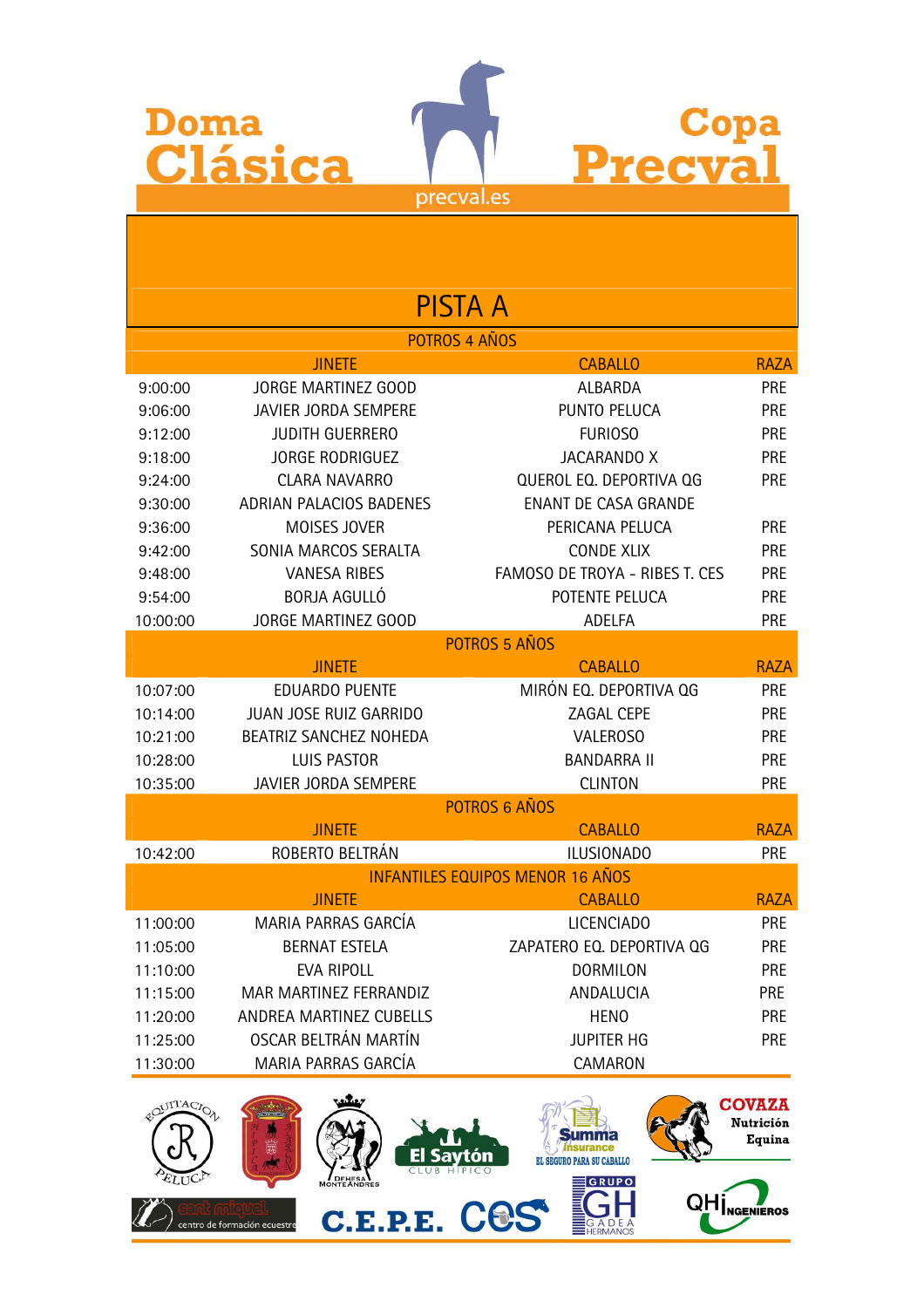| Doma     |                             |                                         |             |  |  |
|----------|-----------------------------|-----------------------------------------|-------------|--|--|
|          | Clásica                     | <b>Precva</b>                           |             |  |  |
|          | precval.es                  |                                         |             |  |  |
|          |                             | <b>INFANTILES EQUIPOS MAYOR 16 AÑOS</b> |             |  |  |
|          | <b>JINETE</b>               | <b>CABALLO</b>                          | <b>RAZA</b> |  |  |
| 11:35:00 | SERGIO TRENZANO             | CIRO VIII                               | <b>PRE</b>  |  |  |
| 11:40:00 | <b>IVAN FERRER GARCIA</b>   | ROSSINI EL MAS                          |             |  |  |
| 11:45:00 | ANNA PEIRÓ                  | ANDO-RIBES T. CES                       |             |  |  |
| 11:50:00 | ANDREA MORENO AROCA         | <b>TORITO CEPE</b>                      | <b>PRE</b>  |  |  |
|          | <b>BENJAMINES</b>           |                                         |             |  |  |
|          | <b>JINETE</b>               | <b>CABALLO</b>                          | <b>RAZA</b> |  |  |
| 11:55:00 | JUAN JOSE RUIZ ESTEBAN      | AXO CPE                                 |             |  |  |
|          | <b>JUVENILES EQUIPOS</b>    |                                         |             |  |  |
|          | <b>JINETE</b>               | <b>CABALLO</b>                          | <b>RAZA</b> |  |  |
| 12:00:00 | ABEL EDO FERRER             | <b>HINOLT</b>                           |             |  |  |
| 12:07:00 | JUAN JOSE BALLESTER SANCHIS | <b>LANCELOT CEPE</b>                    |             |  |  |
| 12:14:00 | <b>VICENTE ESTEVE</b>       | PEREGRINO                               | <b>PRE</b>  |  |  |
| 12:21:00 | NOELIA CAMAÑES              | VAN GOGH DMA                            |             |  |  |
| 12:28:00 | LUCIA DOMENECH              | ZOE DMA                                 |             |  |  |
| 12:35:00 | <b>BORJA AGULLÓ</b>         | NAVAJO PELUCA                           |             |  |  |
| 12:42:00 | ANDREA LAKHANI              | <b>FLEMING DMA</b>                      |             |  |  |
| 12:49:00 | ALEJANDRA PEIRATS           | <b>WOUTER- RIBES T. CES</b>             |             |  |  |
| 12:56:00 | <b>LUCY WALKER</b>          | <b>UROGALLO CEPE</b>                    | <b>PRE</b>  |  |  |
| 13:03:00 | <b>JORGE MARTINEZ GOOD</b>  | PRIMERO DE GOOD                         | <b>PRE</b>  |  |  |
|          |                             | <b>JUVENILES 0* EQUIPOS</b>             |             |  |  |
|          | <b>JINETE</b>               | <b>CABALLO</b>                          | <b>RAZA</b> |  |  |
| 13:20:00 | PABLO PINTO                 | ZAMBRA EQ. DEPORTIVA QG                 |             |  |  |
| 13:27:00 | <b>CLAUDIA BRACO SANZ</b>   | MACALAN DE LA SAFOR                     |             |  |  |
| 13:34:00 | <b>JOSE GARRIDO</b>         | ORDENADO YEF                            | PRE         |  |  |
| 13:41:00 | JENNIFER DESCALZO           | ROMINA EQ. DEPORTIVA QG                 |             |  |  |
| 13:48:00 | ANA ALVAREZ                 | CARIÑOSO XCII- RIBES T. CES             | <b>PRE</b>  |  |  |
| 13:55:00 | ROCIO ESTEBAN GARCÍA        | <b>TORITO CEPE</b>                      | <b>PRE</b>  |  |  |

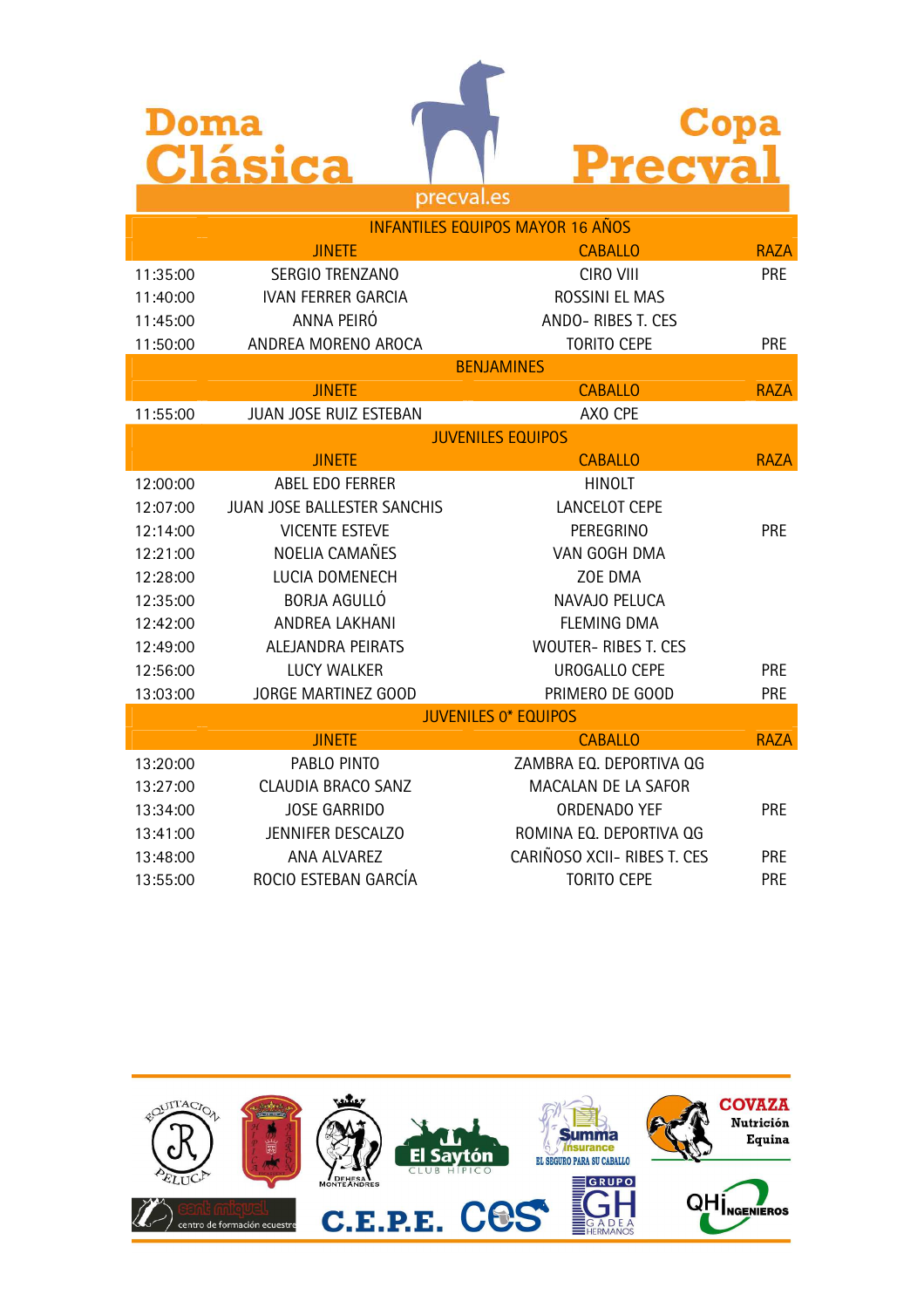



|          | ALEVINES EQUIPOS MENOR 14 AÑOS |                                       |             |  |
|----------|--------------------------------|---------------------------------------|-------------|--|
|          | <b>JINETE</b>                  | <b>CABALLO</b>                        | <b>RAZA</b> |  |
| 15:00:00 | CAROLINA GINER                 | ESPONTANEO- RIBES T. CES              | <b>PRE</b>  |  |
| 15:06:00 | MARIA SANJENARO                | <b>BANDOLERO</b>                      | <b>PRE</b>  |  |
| 15:12:00 | LLIRIS GOMEZ FERRI             | CAMARON DE LA CARRASCA                | <b>PRE</b>  |  |
| 15:18:00 | CLAUDIA LEONI CAYUELA          | VENCEDOR DEL BOSQUE                   | PRE         |  |
| 15:24:00 | NEREA DE LLAGO ADRIÁN          | <b>DARDO</b>                          |             |  |
| 15:30:00 | CRISTINA PEIRATS               | <b>CHARLY- RIBES T. CES</b>           |             |  |
| 15:36:00 | CLAUDIA LLEDÓ ROS              | <b>RECECHO</b>                        | <b>PRE</b>  |  |
| 15:42:00 | LUCIA SANCHEZ GOMIS            | <b>ROMEO</b>                          |             |  |
| 15:48:00 | <b>MARCELA MELIS</b>           | <b>GALO DMA</b>                       |             |  |
| 15:54:00 | LARA CASTELL                   | BOBY EQ. DEPORTIVA QG                 |             |  |
| 16:00:00 | LUCIA BORREDA                  | CAMELOT-RIBES T. CES                  |             |  |
| 16:06:00 | JUNE ALBIÑANA GARCIA           | <b>DANDY DMA</b>                      |             |  |
|          |                                | <b>ALEVINES EQUIPOS MAYOR 14 AÑOS</b> |             |  |
|          | <b>JINETE</b>                  | <b>CABALLO</b>                        | <b>RAZA</b> |  |
| 16:12:00 | <b>MERCE GIRBÉS</b>            | BOBY EQ. DEPORTIVA QG                 |             |  |
| 16:18:00 | <b>CHRISTIAN BAYARRI</b>       | RODILLO CM-RIBES T. CES               | <b>PRE</b>  |  |
| 16:24:00 | <b>VICENTE MORELL AMAT</b>     | TAPÓN LA GRANJA                       | <b>PRE</b>  |  |
| 16:30:00 | <b>GEMMA ARAS DURÁ</b>         | MAYORAL                               |             |  |
| 16:36:00 | RAUL CORBALAN                  | SIRIO EQ. DEPORTIVA QG                | <b>PRE</b>  |  |
| 16:42:00 | CRISTINA JUAN TISSEN           | SEÑORITO DEL BOSQUE                   |             |  |
| 16:48:00 | MIREIA SALORT ROGER            | OPERA ARB-RIBES T. CES                | <b>PRE</b>  |  |
| 16:54:00 | SANDRA SANCHO                  | PICA PICA EQ. DEPORTIVA QG            | <b>PRE</b>  |  |
| 17:00:00 | SARA ALCARAZ                   | LEYENDA DEL BOSQUE                    |             |  |
|          | <b>SAN JORGE</b>               |                                       |             |  |
|          | <b>JINETE</b>                  | <b>CABALLO</b>                        | <b>RAZA</b> |  |
| 17:30:00 | PEPE GIRBÉS                    | DOMENIC EQ. DEPORTIVA QG              |             |  |
| 17:37:00 | <b>LAURA TORRES</b>            | FLY TO HEAVEN- RIBES T. CES           |             |  |
| 17:44:00 | <b>BRUNO CAMILO</b>            | ALDEBARAN DMA                         | <b>BOX</b>  |  |
| 17:51:00 | ROBERTO BELTRAN                | DIRIGIBEL EQ. DEPORTIVA QG            |             |  |
| 17:58:00 | JUAN JOSE RUIZ GARRIDO         | <b>MATADOR CEPE</b>                   |             |  |
| 18:05:00 | NURIA HERRERO                  | MALAGUEÑO                             |             |  |
| 18:12:00 | MIGUEL ANGEL PEREZ GARCIA      | ROJIN LA GRANJA                       |             |  |
| 18:19:00 | <b>VANESA RIBES</b>            | CARIÑOSO LXXVII- RIBES T. CES         | <b>PRE</b>  |  |
| 18:26:00 | DANIEL ROMAN VALDERAS          | <b>EMMA DMA</b>                       | <b>BOX</b>  |  |